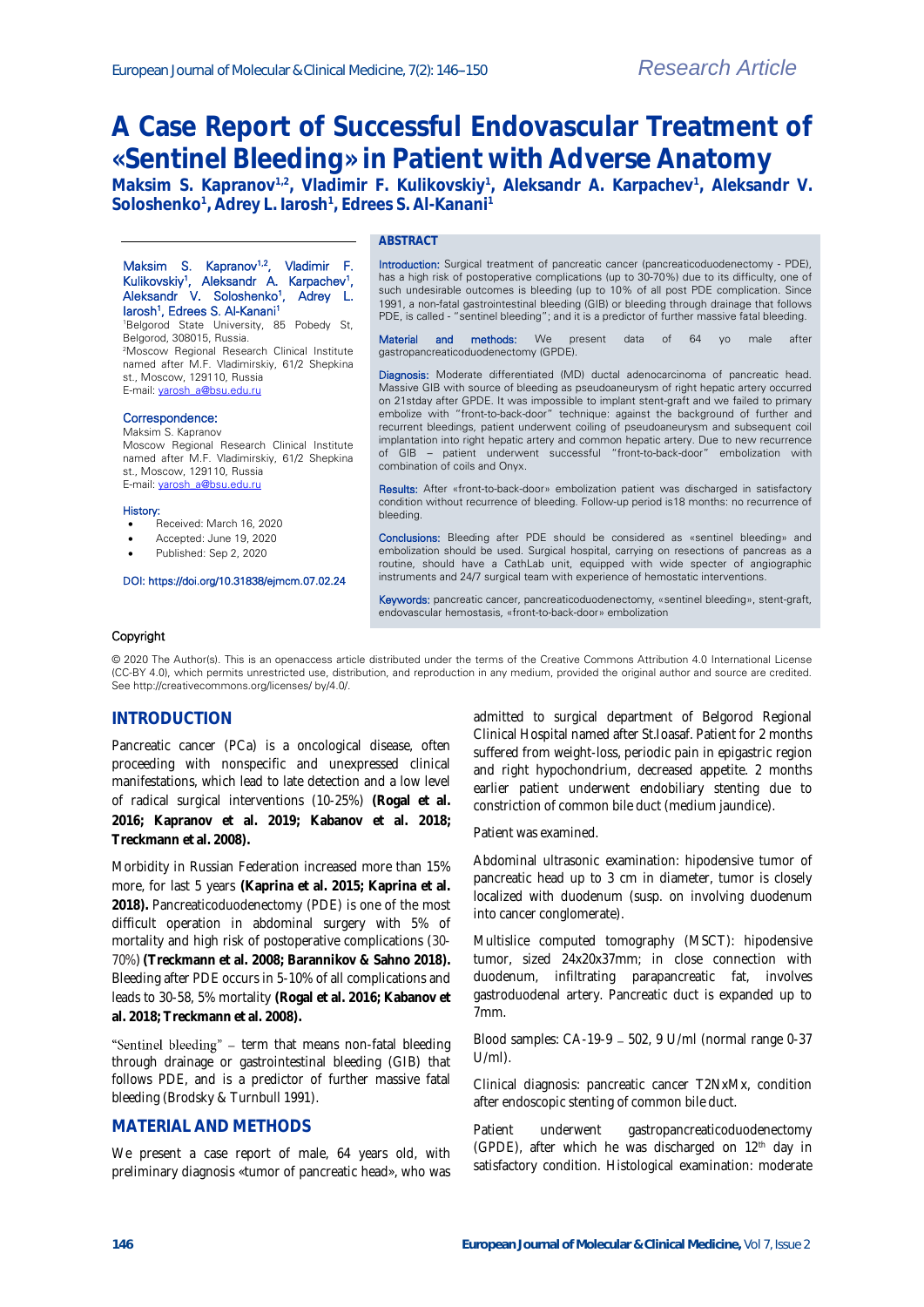differentiated (MD) ductal adenocarcinoma of pancreatic head; absence of metastases in regional lymphatic nodes.

# **RESULTS**

On 25<sup>th</sup> day after GPDE, gastrointestinal bleeding occurred: hypotension 70/40 mm hg., melena, haematemesis - patient underwent: blood tests (Hb 84 g/l, RBC 3,0\*10<sup>6</sup> /ml); esophagogastroscopy (blood fills stomach and jejunum); MSCT with contrast enhancement (pseudoaneurysm of right hepatic artery) and intensive care: hemostatic therapy, transfusion of quarantine fresh-frozen plasma (QFFP) and blood components – after stabilization of condition, patient was transported to CathLab. Angiography of celiac trunk was made pseudoaneurysm (PsA) 5x5mm and adverse anatomy (angulation of proximal part of celiac trunk, localization of PsA"on the top" of angulation of right hepatic artery (angle almost  $50^{\circ}$ ) – all that made position of guiding catheter unstable (**fig. 1**).



**Figure 1: Angiography of celiac trunk pseusoaneurism of right hepatic artery, 5x5mm (arrow).**

Attempt to insert a stent-graft – failed due to anatomy, all attempts to set stent-graft into correct position moved guide-catheter, guide-wire and stent into aorta. Attempt to make "front-to-back-door" embolization - failed due to high-speed blood flow (migration of implanted coil to distal part of right hepatic artery (RHA) after implantation and further stabilization of hemodynamic parameters). In that situation - coiling of PsA was made (fig. 2), with satisfactory angiographic picture: absence of extravasation of contrast agent, pseudoaneurysmal sac was not visualized.



**Figure 2: Angiography result of primary embolization migration of first coil to distal branches of RHA (arrow** 

On  $5<sup>th</sup>$  day after embolization – recurrence of GIB, and second angiography (due to unstable hemodynamics, patient was transported directly to CathLab): expansion of PsA (**fig. 3**).



**Figure 3: Angiography expansion of pseudoaneurysm (arrows).**

Additional embolization was made, during which, according to place of coil implantation, it was supposed that right hepatic artery has fistula with jejunum - that leaded to implantation of coils into proximal part of right hepatic artery and distal part of common hepatic artery (**fig. 4**).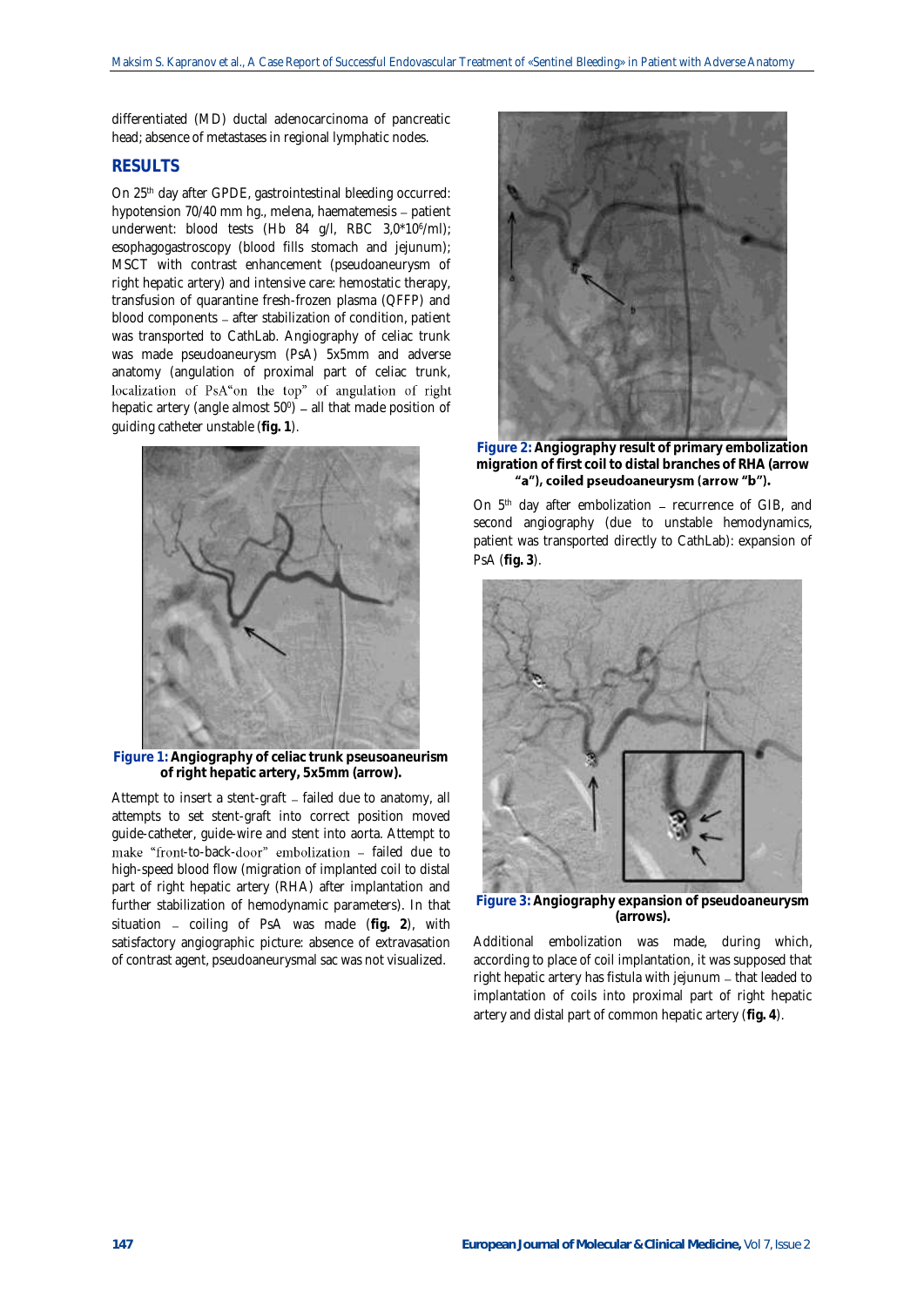

**Figure 4: Angiography result of second embolization coils were implanted to right and common hepatic arteries, some loops of coil are located outside the vessel (arrows).**

On 4th day after second hemostatic embolization recurrence of bleeding, direct transfer of patient to CathLab, angio revealed bleeding source (**fig. 5**): reversed blood flow through anastomosis between left and right hepatic arteries; absence (migration) of one of coils was also noticed and contrast leakage into jejunum (arterio-digestive fistula). With technical difficulties (due to adverse anatomy), using microcatheter technic, embolization of distal part of right hepatic artery with coils and Onyx and additional embolization of proximal part of right hepatic artery with Onyx was made.



**Figure 5: Angiography reversed blood flow anastomosis between left and right hepatic arteries as a source of bleeding with retrograde blood supply (arrows). Absence of one, previously implanted coil.**

Control angiography: no extravasation, reversed blood supply of distal branches of right hepatic artery through anastomosis from left hepatic artery (**fig. 6**). Usage of "front-to-back-door" embolization became possible due to redistribution of blood flow after second embolization.



Figure 6: Angiography results of "front-to-back-door" **embolization. Distal and proximal embolization with coils and Onyx (arrows).**

MSCT with contrast enhancement at discharge: MSCT-A revealed architectonics of arterial system of liver, jejunum was closely located to liver and angulation of right hepatic artery which confirmed the suspicion on the presence of arterio-digestive fistula (**fig. 7**).



**Figure 7: MSCT RHA, embolized PsA, jejunum with closely location to liver and angulation of right hepatic artery.**

# **DISCUSSION**

Patient was discharged without recurrence of bleeding in satisfactory condition under supervision of surgeon and oncologist.

At the moment of march 2020, follow-up is 18 months, patient underwent chemotherapy, there was no recurrence of bleeding, and no progression of cancer, or no other effects after GPDE.

Main reason of formation of PsA with different location and "sentinel bleeding" is leakage of pancreatic juice (Kabanov **et al. 2018; Lai et al. 2009)**. According to data of ISGPS (International Study Group of Pancreatic Surgery) **(Wente et al. 2007),** in case of light or medium bleeding, MSCT is a first step in diagnostics of bleeding source, but in case of severe bleeding and massive blood loss – direct angiography with possibility of transfer to embolization should be made immediately. According to analysis of this case report, it can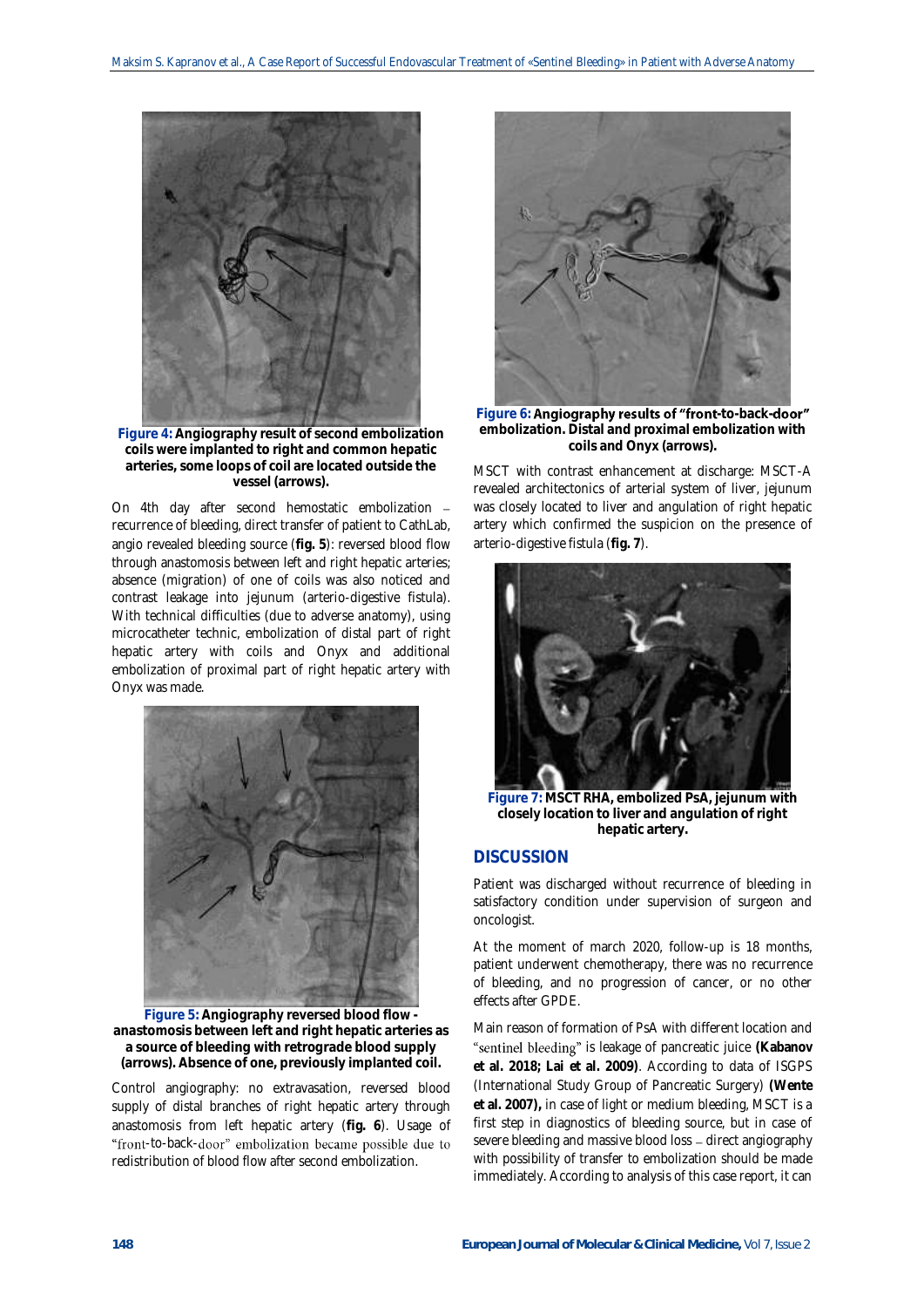be supposed that absence of information about presence of arterio-digestive fistula at the time of first bleeding is a result of patient status (strong hypotension). According to Marie Cerna **(2015),** side lesions of major (trunk) artery/branch - should be treated by implantation of stentgraft (**fig. 8)**,



**Figure 8. Endovascular treatment of trunk (major) artery main branch trauma, Maria Cerna, Cirse 2015.**

But in some cases (mostly in non-terminal, smaller branches) - embolization "behind" and "before" lesion ("front-to-back-door" embolization) - can be used <sup>11</sup> (fig. **9**).



**Figure 9: Endovascular treatment of non-terminal smaller artery branch trauma, Maria Cerna, Cirse 2015.**

In patients with "sentinel bleeding", more effective can be not only "front-to-back-door" embolization with combination of coils and liquid embolic agent, but also use of punction drainage of pancreatic juice collection and further closure of arterio-digestive fistula with percutaneous nBCA infusion **(Tarkhanov et al. 2019; Sarafraz et al. 2018; Ece & Tünay 2018).**

It should be noticed, that Onyx should be used by skilled endovascular surgeon, because Dimethyl sulfoxide (DMSO) in case of incorrect use can enlarge defect of vessel and increase risk of recurrent bleeding.

## **CONCLUSION**

Each bleeding after PDE should be considered as "sentinel bleeding", a predictor of life-threatening massive bleeding.Patient with suspicion on "sentinel bleeding" should be examined with MSCT-A, but in case of instability

condition - direct angiography. Endovascular hemostasis can be used as a method of choice in case of arrosive bleeding after PDE. Good equipment of CathLab, correct diagnostic algorithm and treatment tactics, regular training of surgeon - are basic predictors of successful endovascular hemostasis, even in case of adverse anatomy.

# **CONFLICT OF INTEREST**

None

# **REFERENCES**

- 1. Rogal, M.L., Ivanov, P.A., Yarcev, P.A. 2016. Results of pancreatoduodenal resection in a specialized department of a multidisciplinary hospital. Zhurnalim. N.V. Sklifosovskogo Neotlozhnaya medicinskaya pomoshch', 1:54-58. (in Russian).
- 2. Kapranov, M.S., Kovalenko, I.B., Kulikovskij, V.F. 2019. Endovascular treatment of «sentinel bleeding» after pancreaticoduodenectomy in patient with adverse anatomy (case report). Diagnostic & interventional radiology,13(3): 101-110.(in Russian).
- 3. Kabanov, M.Yu., Semencov, K.V., Yakovleva, D.M., Alekseev, V.V. 2018. Bleeding after pancreatoduodenal resections. VestnikNacional'nogomedikohirurgicheskogoCentraim. N.I. Pirogova, 13 (2):138- 140. (in Russian).
- 4. Kaprina, V.V.,Starinskogo, G.V.,Petrovoj, M. 2015. Malignant neoplasms in Russia in 2013 (incidence and mortality) edited by A.D.; 36. (in Russian).
- 5. Kaprina, V.V. Starinskogo, G.V.,Petrovoj, M. 2018. Malignant neoplasms in Russia in 2017(incidence and mortality); edited by A.D.; 36. (in Russian).
- 6. Barannikov, A.YU., Sahno, V.D. 2018. Actual problems of the surgical treatment of diseases of organs of the biliopancreatoduodenalregion.Kubanskij nauchnyj medicinskij vestnik, 25(1): 143-154. DOI: 10.25207/1608-6228-2018-25-1-143-154 (in Russian).
- 7. Treckmann, J., Paul, A., Sotiropoulos, G.C., Lang, H., Ozcelik, A., Saner, F., Broelsch, C.E. 2008. Sentinel bleeding afterpancreaticoduodenectomy: disregarded sign. J Gastrointest Surg., 12(2):313-8.
- 8. Brodsky, J.T., Turnbull, A.D. 1991. Arterial hemorrhage after pancreatoduodenectomy. The «sentinel bleed». ArchSurg., 126 (8): 1037-1040.
- 9. Lai, E.C., Lau, S.H., Lau, W.Y. 2009. Measures to prevent pancreatic fistula after pancreatoduodenectomy: a comprehensive review. ArchSurg., 144: 11: 1074-1180.
- 10. Wente, M.N., Veit, J.A., Bassi, C. 2007.<br>Postpancreatectomy hemorrhage (PPH)-An Postpancreatectomy hemorrhage International Study Group of Pancreatic Surgery (ISGPS) definition. Surgery, 142: 20-25.
- 11. Cerna, M., 2015. WorkShop: iatrogenic and noniatrogenic trauma: case-based discussion. Cirse, 2015: 2202.2
- 12. Tarkhanov, A., Bartal, G., Elishev, V. 2019. Initial experience with PHIL liquid embolic agent for gastrointestinal bleeding embolization and occlusion of